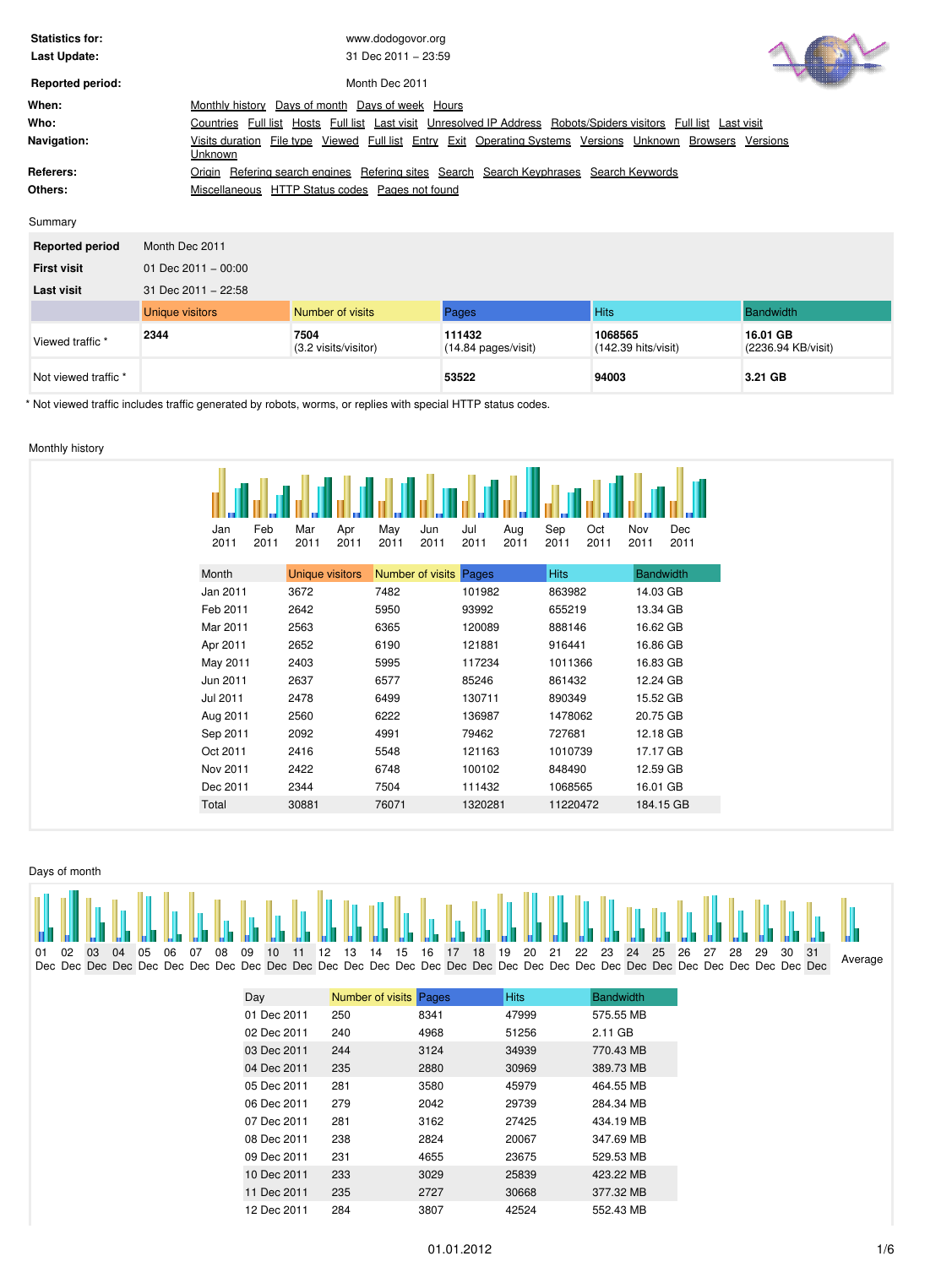| 13 Dec 2011 | 229    | 3953    | 37506    | 582.91 MB |
|-------------|--------|---------|----------|-----------|
| 14 Dec 2011 | 200    | 3716    | 38896    | 501.13 MB |
| 15 Dec 2011 | 255    | 2286    | 28082    | 296.97 MB |
| 16 Dec 2011 | 241    | 2379    | 22610    | 286.76 MB |
| 17 Dec 2011 | 204    | 2739    | 19707    | 339.13 MB |
| 18 Dec 2011 | 227    | 3173    | 32261    | 436.12 MB |
| 19 Dec 2011 | 269    | 3970    | 39370    | 564.03 MB |
| 20 Dec 2011 | 281    | 5367    | 49387    | 778.45 MB |
| 21 Dec 2011 | 255    | 5261    | 47159    | 788.81 MB |
| 22 Dec 2011 | 265    | 3533    | 40437    | 503.12 MB |
| 23 Dec 2011 | 255    | 2962    | 42298    | 424.90 MB |
| 24 Dec 2011 | 191    | 3346    | 32338    | 508.47 MB |
| 25 Dec 2011 | 189    | 2657    | 28521    | 367.87 MB |
| 26 Dec 2011 | 228    | 2479    | 28934    | 316.78 MB |
| 27 Dec 2011 | 256    | 4954    | 47499    | 797.33 MB |
| 28 Dec 2011 | 242    | 2478    | 31286    | 325.82 MB |
| 29 Dec 2011 | 237    | 4748    | 36811    | 500.59 MB |
| 30 Dec 2011 | 230    | 3801    | 29717    | 413.96 MB |
| 31 Dec 2011 | 219    | 2491    | 24667    | 346.55 MB |
| Average     | 242.06 | 3594.58 | 34469.84 | 528.79 MB |
| Total       | 7504   | 111432  | 1068565  | 16.01 GB  |
|             |        |         |          |           |

#### <span id="page-1-0"></span>Days of week



|  | Mon lue wed inu Fri Sat Sun |  |  |
|--|-----------------------------|--|--|
|  |                             |  |  |

| Day | Pages   | <b>Hits</b> | <b>Bandwidth</b> |
|-----|---------|-------------|------------------|
| Mon | 3459    | 39201.75    | 474.45 MB        |
| Tue | 4079    | 41032.75    | 610.76 MB        |
| Wed | 3654.25 | 36191.50    | 512.49 MB        |
| Thu | 4346.40 | 34679.20    | 444.78 MB        |
| Fri | 3753    | 33911.20    | 763.82 MB        |
| Sat | 2945.80 | 27498       | 477.56 MB        |
| Sun | 2859.25 | 30604.75    | 392.76 MB        |
|     |         |             |                  |

<span id="page-1-1"></span>Hours



<span id="page-1-2"></span>Visitors domains/countries (Top 10) - Full list

**Domains/Countries Pages Hits Bandwidth**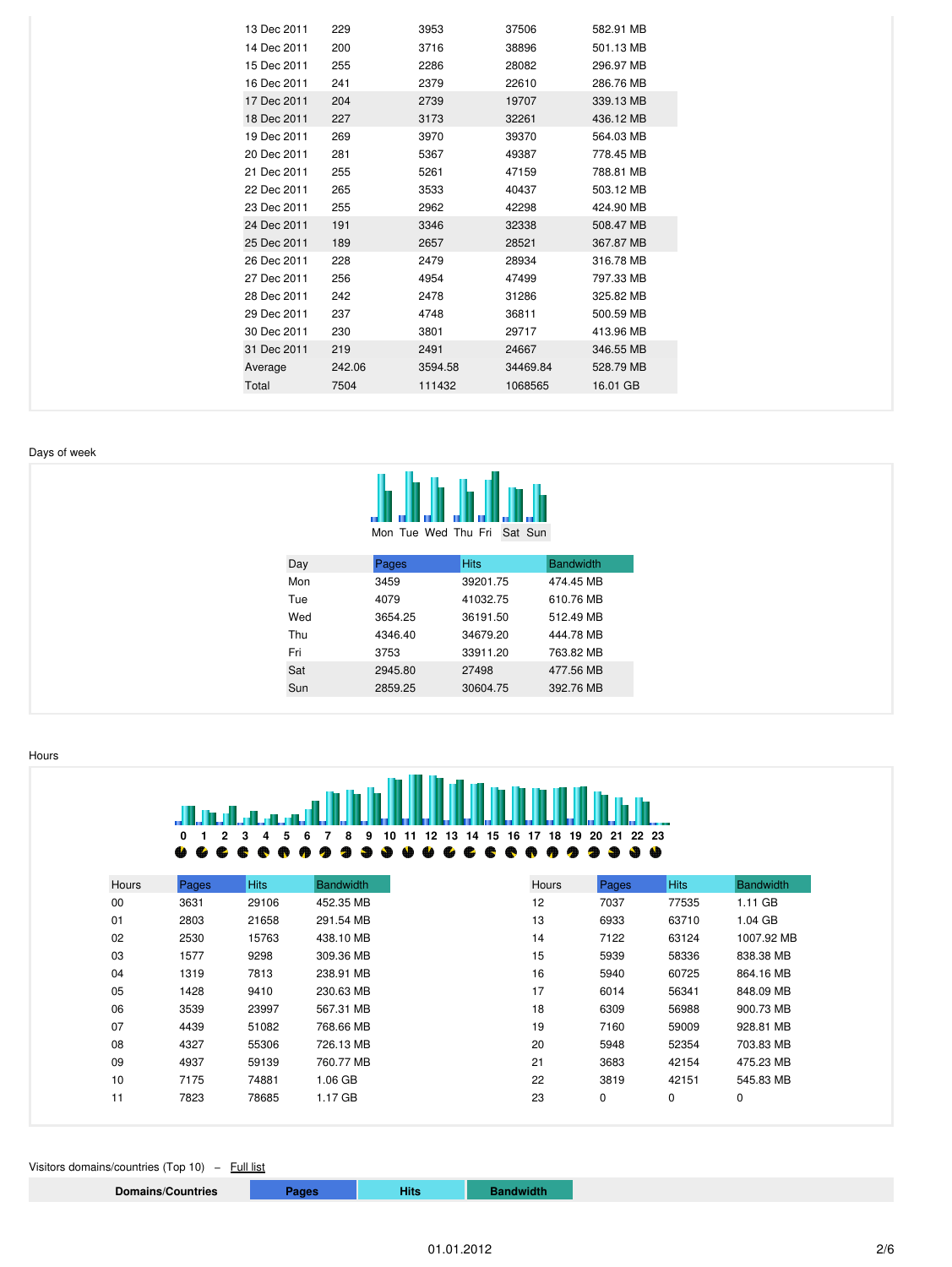|  | Unknown | ID | 0.001<br>ےن+ | 068565 | 16.01 GB |  |
|--|---------|----|--------------|--------|----------|--|
|--|---------|----|--------------|--------|----------|--|

# <span id="page-2-0"></span>Hosts (Top 10) – Full list – Last visit – Unresolved IP Address

| Hosts: 0 Known, 2454 Unknown (unresolved ip) - 2344 Unique visitors | Pages | <b>Hits</b> | <b>Bandwidth</b> | Last visit          |
|---------------------------------------------------------------------|-------|-------------|------------------|---------------------|
| 213.143.65.196                                                      | 8433  | 8433        | 72.29 MB         | 31 Dec 2011 - 22:56 |
| 89.143.229.100                                                      | 6882  | 26931       | $2.04$ GB        | 31 Dec 2011 - 21:21 |
| 213.143.76.13                                                       | 4188  | 12601       | 370.99 MB        | 30 Dec 2011 - 15:39 |
| 84.52.161.53                                                        | 2300  | 22257       | 313.20 MB        | 30 Dec 2011 - 18:48 |
| 195.149.94.253                                                      | 2047  | 19788       | 356.31 MB        | 30 Dec 2011 - 07:16 |
| 93.103.249.71                                                       | 1907  | 17940       | 327.33 MB        | 31 Dec 2011 - 18:05 |
| 93.103.68.230                                                       | 1801  | 20798       | 284.59 MB        | 31 Dec 2011 - 12:35 |
| 92.37.67.29                                                         | 1797  | 7040        | 253.50 MB        | 02 Dec 2011 - 22:42 |
| 82.192.51.20                                                        | 1768  | 17366       | 281.63 MB        | 31 Dec 2011 - 17:30 |
| 77.94.131.226                                                       | 1651  | 9467        | 266.77 MB        | 27 Dec 2011 - 06:09 |
| Others                                                              | 78658 | 905944      | 11.50 GB         |                     |

### <span id="page-2-1"></span>Robots/Spiders visitors (Top 10) – Full list – Last visit

| 17 different robots*                   | <b>Hits</b> | <b>Bandwidth</b> | Last visit          |
|----------------------------------------|-------------|------------------|---------------------|
| Googlebot                              | 79164       | 2.72 GB          | 31 Dec 2011 - 22:58 |
| Unknown robot (identified by 'spider') | 4572        | 209.36 MB        | 31 Dec 2011 - 20:17 |
| <b>MSNBot</b>                          | 1191        | 147.40 MB        | 30 Dec 2011 - 17:33 |
| Yandex bot                             | 860         | 59.86 MB         | 31 Dec 2011 - 22:56 |
| BaiDuSpider                            | 793         | 7.72 MB          | 31 Dec 2011 - 19:46 |
| Unknown robot (identified by 'robot')  | 288         | 14.30 MB         | 31 Dec 2011 - 04:23 |
| Speedy Spider                          | 179         | 10.34 MB         | 25 Dec 2011 - 19:29 |
| <b>BSpider</b>                         | 86          | 0                | 31 Dec 2011 - 22:27 |
| Alexa (IA Archiver)                    | 8           | 2.80 MB          | 26 Dec 2011 - 01:28 |
| Voila                                  |             | 61.59 KB         | 30 Dec 2011 - 00:23 |
| <b>Others</b>                          | 19          | 563.62 KB        |                     |

\* Robots shown here gave hits or traffic "not viewed" by visitors, so they are not included in other charts.

#### <span id="page-2-2"></span>Visits duration

| Number of visits: 7504 - Average: 412 s | <b>Number of visits</b> | Percent |
|-----------------------------------------|-------------------------|---------|
| $0s-30s$                                | 4691                    | 62.5 %  |
| $30s - 2mn$                             | 685                     | 9.1%    |
| $2mn-5mn$                               | 594                     | 7.9%    |
| $5mn-15mn$                              | 532                     | 7%      |
| 15mn-30mn                               | 269                     | 3.5%    |
| $30mn-1h$                               | 472                     | 6.2%    |
| $1h+$                                   | 247                     | 3.2%    |
| Unknown                                 | 14                      | 0.1%    |

<span id="page-2-3"></span>File type

|                                                                  |            | File type                        | <b>Hits</b> | Percent | <b>Bandwidth</b> | Percent |
|------------------------------------------------------------------|------------|----------------------------------|-------------|---------|------------------|---------|
| f.                                                               | jpg        | Image                            | 914597      | 85.5%   | 13.72 GB         | 85.6%   |
| $\begin{matrix} \Phi_{\rm{eff}} \\ \Phi_{\rm{eff}} \end{matrix}$ | aspx       | Dynamic Html page or Script file | 93706       | 8.7%    | 1.78 GB          | 11.1%   |
|                                                                  | <b>CSS</b> | Cascading Style Sheet file       | 33495       | 3.1%    | 20.25 MB         | 0.1%    |
| Đ                                                                | html       | HTML or XML static page          | 11162       | 1%      | 93.39 MB         | 0.5%    |
| 騟                                                                | gif        | Image                            | 9023        | 0.8%    | 23.18 MB         | 0.1%    |
|                                                                  | axd        |                                  | 3294        | 0.3%    | 65.94 MB         | 0.4%    |
| ۳                                                                | swf        | Macromedia Flash Animation       | 1964        | 0.1%    | 62.34 MB         | 0.3%    |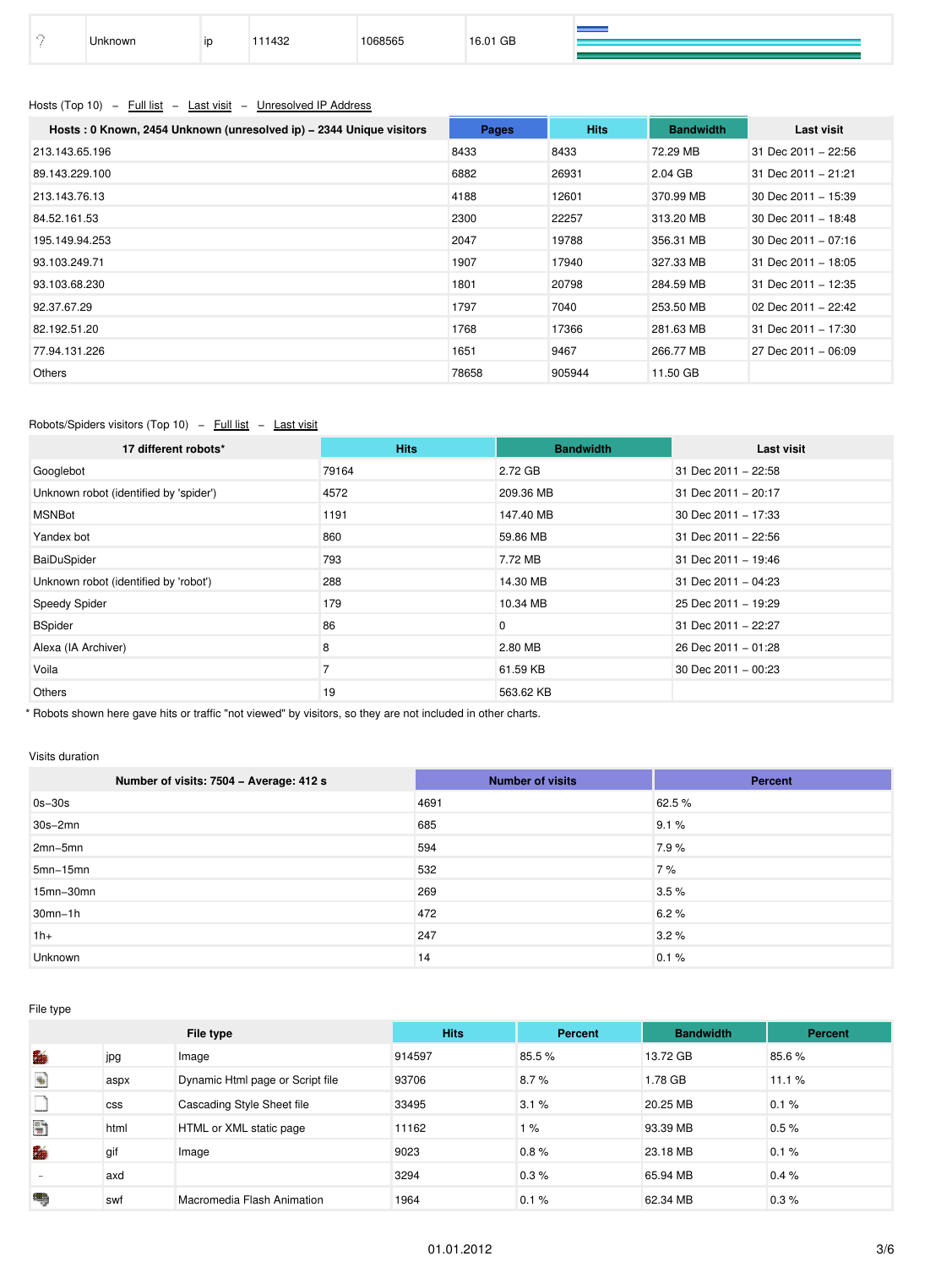| 圈)                       | doc  | Document                | 529 | $0\%$ | 93.65 MB  | 0.5%  |
|--------------------------|------|-------------------------|-----|-------|-----------|-------|
| $\blacklozenge$          | mp3  | Audio                   | 328 | $0\%$ | 25.59 MB  | 0.1%  |
| T                        | pdf  | Document                | 279 | $0\%$ | 93.40 MB  | 0.5%  |
| H                        | htm  | HTML or XML static page | 123 | $0\%$ | 6.73 MB   | $0\%$ |
| $\sim$                   | rtf  |                         | 22  | $0\%$ | 1.85 MB   | 0%    |
| f.                       | jpeg | Image                   | 13  | $0\%$ | 5.70 MB   | 0%    |
| L                        | ppt  | Document                | 11  | $0\%$ | 1.50 MB   | 0%    |
| ♦                        | wav  | Audio                   | 8   | $0\%$ | 20.19 MB  | 0.1%  |
| 酶                        | bmp  | Image                   | 5   | $0\%$ | 4.16 MB   | 0%    |
|                          | xls  | Document                | 3   | $0\%$ | 381.52 KB | 0%    |
|                          | wmv  |                         |     | $0\%$ | 3.17 MB   | 0%    |
| $\overline{\phantom{a}}$ | msg  |                         |     | $0\%$ | 35.76 KB  | 0%    |
| ٩                        | avi  | Video                   |     | $0\%$ | 960.25 KB | 0%    |

# <span id="page-3-0"></span>Pages−URL (Top 10) – Full list – Entry – Exit

| 498 different pages-url | <b>Viewed</b> | <b>Average size</b> | Entry | Exit |                               |
|-------------------------|---------------|---------------------|-------|------|-------------------------------|
| /lahki/Gallery.aspx     | 79515         | 3.94 KB             | 237   | 1330 | н<br>L                        |
| L                       | 11101         | 8.56 KB             | 1241  | 812  | $\equiv$<br>E                 |
| /lahki/shownews.aspx    | 5084          | 60.68 KB            | 1398  | 1739 | $\overline{\phantom{a}}$<br>Ξ |
| /lahki/news.aspx        | 3512          | 272.60 KB           | 1557  | 982  | $\equiv$<br>E                 |
| /lahki/WebResource.axd  | 3294          | 20.50 KB            | 866   | 314  | $\equiv$<br>F                 |
| /Lahki/shownews.aspx    | 1535          | 52.36 KB            | 536   | 525  | Е<br>п                        |
| /lahki/NewsArchive.aspx | 1105          | 60.08 KB            | 94    | 118  | Е<br>H.                       |
| /Gallery.aspx           | 433           | 2.63 KB             | 59    | 67   | ш<br>E<br>п<br>H.             |
| /img/intr.swf           | 421           | 67.12 KB            | 9     | 23   | ш<br>E.                       |
| /shownews.aspx          | 389           | 33.54 KB            | 196   | 171  | п<br>E                        |
| Others                  | 5043          | 82.45 KB            | 1311  | 1409 |                               |

### <span id="page-3-1"></span>Operating Systems (Top 10) – Full list/Versions – Unknown

|              | <b>Operating Systems</b> | <b>Hits</b> | Percent |
|--------------|--------------------------|-------------|---------|
| 鼺            | <b>Windows</b>           | 922638      | 86.3%   |
| Ω            | <b>Unknown</b>           | 72214       | 6.7%    |
| $\mathbf{I}$ | Macintosh                | 57963       | 5.4%    |
| £.           | Linux                    | 14686       | 1.3%    |
|              | FreeBSD                  | 967         | 0%      |
|              | Symbian OS               | 96          | 0%      |
| U            | Unknown Unix system      |             | 0%      |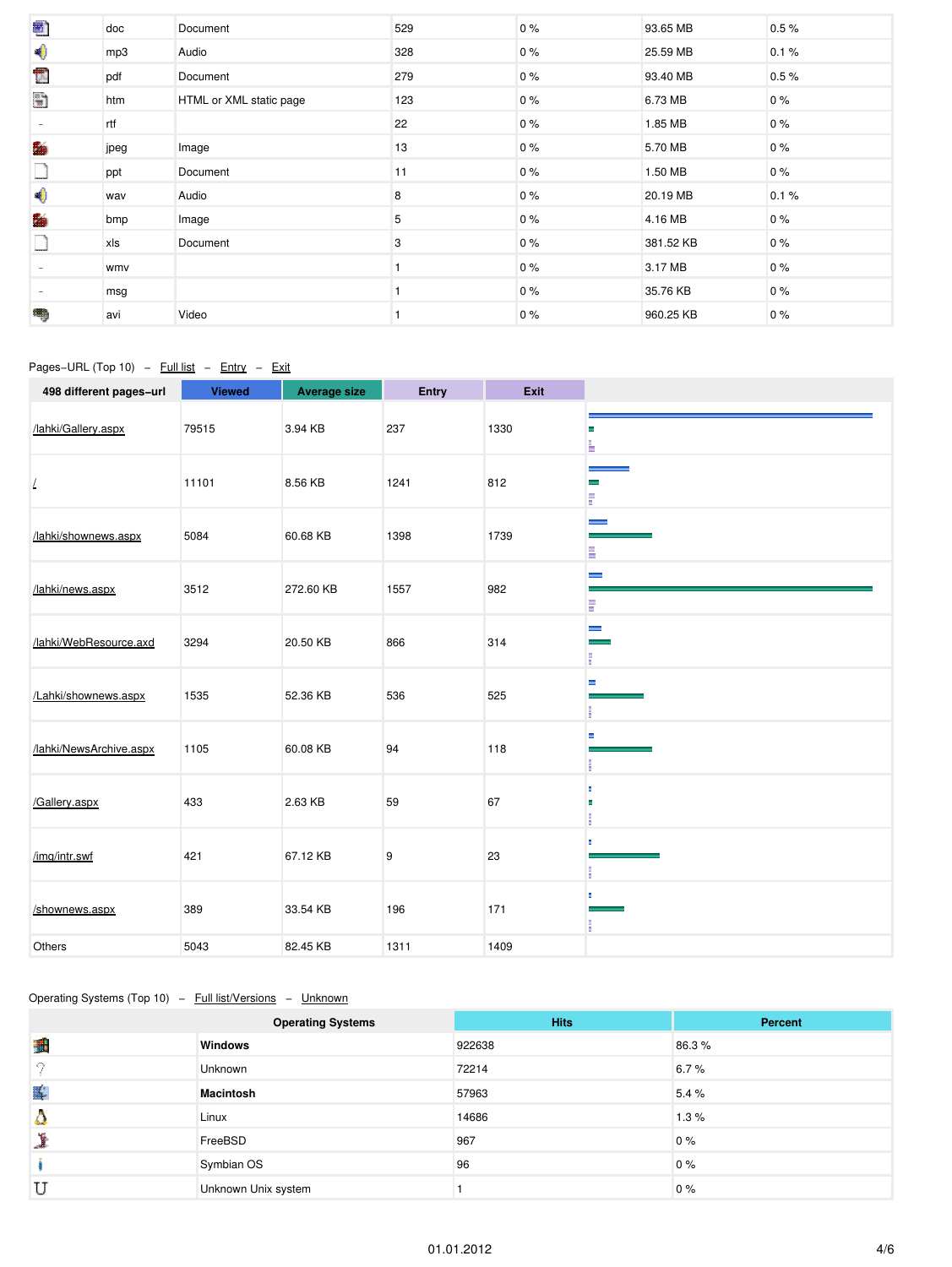### <span id="page-4-0"></span>Browsers (Top 10) − Full list/Versions − Unknown

|                       | <b>Browsers</b>               | Grabber | <b>Hits</b> | Percent |
|-----------------------|-------------------------------|---------|-------------|---------|
| O                     | FireFox                       | No      | 479170      | 44.8%   |
| €                     | <b>MS Internet Explorer</b>   | No      | 290219      | 27.1 %  |
| Ô                     | Safari                        | No      | 217484      | 20.3%   |
| G                     | Mozilla                       | No      | 56652       | 5.3%    |
| $\boldsymbol{\theta}$ | Opera                         | No      | 13562       | 1.2%    |
| 9                     | Unknown                       | ?       | 11111       | 1%      |
| $\blacklozenge$       | NetShow Player (media player) | No      | 326         | $0\%$   |
| N                     | Netscape                      | No      | 24          | $0\%$   |
|                       | Links                         | No      | 11          | 0%      |
|                       | Wget                          | Yes     | 5           | 0%      |
|                       | Others                        |         |             | 0%      |

#### <span id="page-4-1"></span>Connect to site from

| Origin                                                                                                                                                                                                                                                                                                                                                                                                                                                                                                                                                                                |                                                                                                                                | Pages | <b>Percent</b> | <b>Hits</b> | <b>Percent</b> |
|---------------------------------------------------------------------------------------------------------------------------------------------------------------------------------------------------------------------------------------------------------------------------------------------------------------------------------------------------------------------------------------------------------------------------------------------------------------------------------------------------------------------------------------------------------------------------------------|--------------------------------------------------------------------------------------------------------------------------------|-------|----------------|-------------|----------------|
| Direct address / Bookmarks                                                                                                                                                                                                                                                                                                                                                                                                                                                                                                                                                            | 26444                                                                                                                          | 87.7% | 76372          | 92.8%       |                |
| Links from a NewsGroup                                                                                                                                                                                                                                                                                                                                                                                                                                                                                                                                                                |                                                                                                                                |       |                |             |                |
| Links from an Internet Search Engine - Full list<br>1670 1782<br>– Google<br>- Unknown search engines 16<br>16<br>- Yahoo<br>$\overline{4}$<br>4<br>- Virgilio<br>- Ask Jeeves                                                                                                                                                                                                                                                                                                                                                                                                        |                                                                                                                                | 1692  | 5.6%           | 1804        | 2.1%           |
| Links from an external page (other web sites except search engines) $-$ Full list<br>- http://wie-abnehmen.org<br>- http://wie-abnehmen.org/pages/abnehmen-mit-schlank-im-schlaf.php<br>- http://www.akacije.org<br>- http://webcache.googleusercontent.com/search<br>- http://www.najdi.si/search.jsp<br>- http://www.facebook.com/l.php<br>- http://forum.paranoid-zine.com/forum_posts.asp<br>- http://www.najdi.si/multimedia/imagePreview.jsp<br>- http://wie-abnehmen.org/pages/abnehmen-mit-der-trennkost-diaet.p<br>- http://www.info-tuning.de/forum/forum3.html<br>- Others | 999 999<br>289 289<br>254 847<br>82<br>1171<br>80<br>80<br>61<br>64<br>44<br>51<br>22<br>26<br>15<br>15<br>15<br>15<br>126 487 | 1987  | 6.5%           | 4044        | 4.9%           |
| <b>Unknown Origin</b>                                                                                                                                                                                                                                                                                                                                                                                                                                                                                                                                                                 |                                                                                                                                | 5     | 0%             | 5           | $0\%$          |

#### <span id="page-4-2"></span>Search Keyphrases (Top 10) Full list

# **530 different keyphrases Search Percent** dodogovor 681 44.2 % siniÅ<sub>j</sub>a gaÄ iÄ 16 1 % mkc koper 15 0.9 % marko brecelj 12 0.7 % ivo pleÄko 11 0.7 % www.dodogovor.org 11 0.7 % kokoÅ<sub>i</sub>njak 9 0.5 % damir de simone 9 0.5 % dodogovor.org 8 0.5 % otiÅ<sub>i</sub>Ä anec 8 0.5 % Other phrases 759 49.3 %

#### Search Keywords (Top 10) Full list

| 1124 different keywords | <b>Search</b> | <b>Percent</b> |
|-------------------------|---------------|----------------|
| dodogovor               | 711           | 24 %           |
| brecelj                 | 31            | 1%             |
| koper                   | 26            | 0.8%           |
| $\mathsf{v}$            | 23            | 0.7%           |
| gaÄ iÄ                  | 22            | 0.7%           |
| na                      | 22            | 0.7%           |
| marko                   | 20            | 0.6%           |
| mkc                     | 16            | 0.5%           |
| siniÅja                 | 16            | 0.5%           |
| za                      | 15            | 0.5%           |
| Other words             | 2052          | 69.4%          |

<span id="page-4-3"></span>Miscellaneous